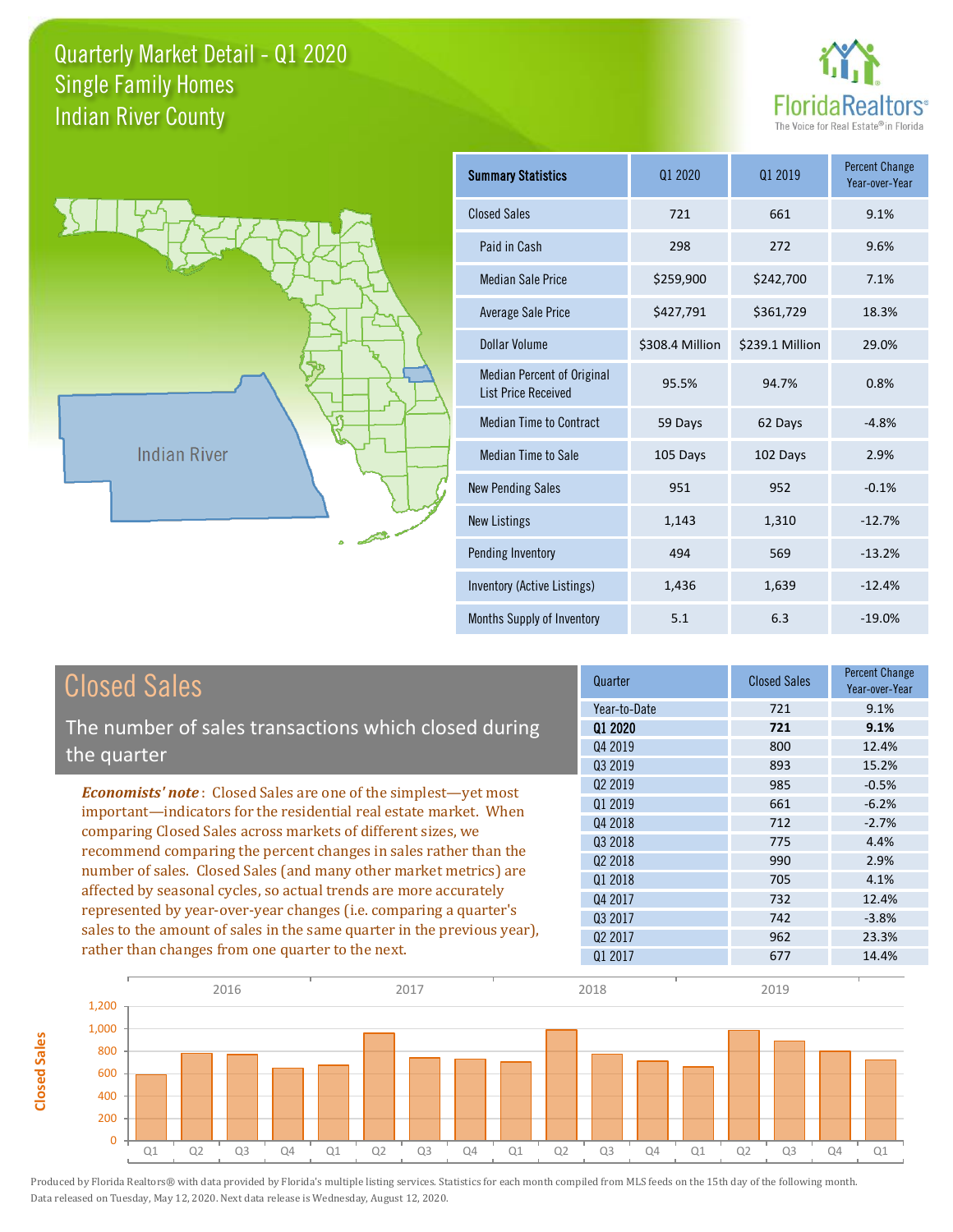

| <b>Cash Sales</b>                                                              | Quarter             | <b>Cash Sales</b> | <b>Percent Change</b><br>Year-over-Year |
|--------------------------------------------------------------------------------|---------------------|-------------------|-----------------------------------------|
|                                                                                | Year-to-Date        | 298               | 9.6%                                    |
| The number of Closed Sales during the quarter in                               | Q1 2020             | 298               | 9.6%                                    |
|                                                                                | Q4 2019             | 292               | 7.7%                                    |
| which buyers exclusively paid in cash                                          | 03 2019             | 318               | 18.2%                                   |
|                                                                                | Q <sub>2</sub> 2019 | 371               | $-5.4%$                                 |
|                                                                                | 01 2019             | 272               | 0.4%                                    |
| <b>Economists' note:</b> Cash Sales can be a useful indicator of the extent to | 04 2018             | 271               | $-7.2%$                                 |
| which investors are participating in the market. Why? Investors are            | Q3 2018             | 269               | 4.3%                                    |
| far more likely to have the funds to purchase a home available up front,       | Q <sub>2</sub> 2018 | 392               | $-1.0%$                                 |
| whereas the typical homebuyer requires a mortgage or some other                | 01 2018             | 271               | $-12.3%$                                |
| form of financing. There are, of course, many possible exceptions, so          | Q4 2017             | 292               | 8.6%                                    |
| this statistic should be interpreted with care.                                | Q3 2017             | 258               | $-17.0%$                                |
|                                                                                | 02 2017             | 396               | 13.8%                                   |
|                                                                                | Q1 2017             | 309               | 12.0%                                   |
|                                                                                |                     |                   |                                         |



## Cash Sales as a Percentage of Closed Sales

The percentage of Closed Sales during the quarter which were Cash Sales

*Economists' note* : This statistic is simply another way of viewing Cash Sales. The remaining percentages of Closed Sales (i.e. those not paid fully in cash) each quarter involved some sort of financing, such as mortgages, owner/seller financing, assumed loans, etc.

|       | Year-over-Year              |
|-------|-----------------------------|
|       | 0.5%                        |
| 41.3% | 0.5%                        |
| 36.5% | $-4.2%$                     |
| 35.6% | 2.6%                        |
| 37.7% | $-4.8%$                     |
| 41.1% | 7.0%                        |
| 38.1% | $-4.5%$                     |
| 34.7% | $-0.3%$                     |
| 39.6% | $-3.9%$                     |
| 38.4% | $-15.8%$                    |
| 39.9% | $-3.4%$                     |
| 34.8% | $-13.6%$                    |
| 41.2% | $-7.6%$                     |
| 45.6% | $-2.1%$                     |
|       | Sales Paid in Cash<br>41.3% |

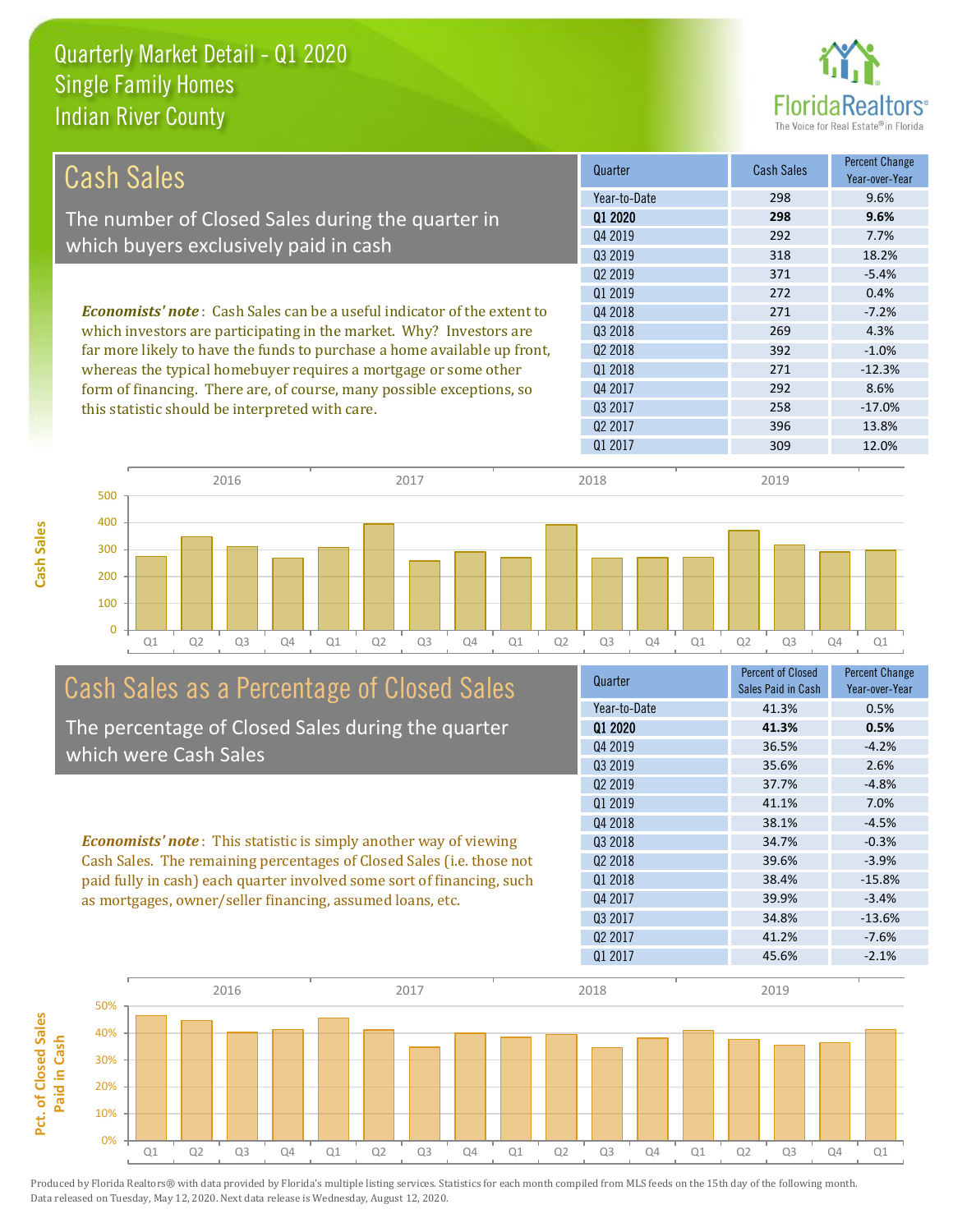

| <b>Median Sale Price</b>                                                  | Quarter             | <b>Median Sale Price</b> | <b>Percent Change</b><br>Year-over-Year |
|---------------------------------------------------------------------------|---------------------|--------------------------|-----------------------------------------|
|                                                                           | Year-to-Date        | \$259,900                | 7.1%                                    |
| The median sale price reported for the quarter (i.e.                      | 01 2020             | \$259,900                | 7.1%                                    |
| 50% of sales were above and 50% of sales were below)                      | Q4 2019             | \$250,000                | 4.2%                                    |
|                                                                           | Q3 2019             | \$250,000                | 4.6%                                    |
|                                                                           | Q <sub>2</sub> 2019 | \$255,000                | 6.3%                                    |
| <b>Economists' note</b> : Median Sale Price is our preferred summary      | Q1 2019             | \$242,700                | 4.2%                                    |
| statistic for price activity because, unlike Average Sale Price, Median   | Q4 2018             | \$239,950                | 5.7%                                    |
| Sale Price is not sensitive to high sale prices for small numbers of      | Q3 2018             | \$239,000                | 3.9%                                    |
| homes that may not be characteristic of the market area. Keep in mind     | Q <sub>2</sub> 2018 | \$240,000                | 3.2%                                    |
| that median price trends over time are not always solely caused by        | Q1 2018             | \$233,000                | 6.4%                                    |
| changes in the general value of local real estate. Median sale price only | Q4 2017             | \$227,000                | 10.7%                                   |
| reflects the values of the homes that sold each quarter, and the mix of   | Q3 2017             | \$230,000                | 15.0%                                   |
| the types of homes that sell can change over time.                        | Q <sub>2</sub> 2017 | \$232,500                | 10.7%                                   |
|                                                                           | Q1 2017             | \$219,000                | 18.2%                                   |
| 2016<br>2017                                                              | 2018                | 2019                     |                                         |
| \$300K                                                                    |                     |                          |                                         |
| \$250K                                                                    |                     |                          |                                         |



## Average Sale Price

The average sale price reported for the quarter (i.e. total sales in dollars divided by the number of sales)

*Economists' note* : Usually, we prefer Median Sale Price over Average Sale Price as a summary statistic for home prices. However, Average Sale Price does have its uses—particularly when it is analyzed alongside the Median Sale Price. For one, the relative difference between the two statistics can provide some insight into the market for higher-end homes in an area.

| Quarter             | <b>Average Sale Price</b> | <b>Percent Change</b><br>Year-over-Year |
|---------------------|---------------------------|-----------------------------------------|
| Year-to-Date        | \$427,791                 | 18.3%                                   |
| 01 2020             | \$427,791                 | 18.3%                                   |
| Q4 2019             | \$362,201                 | 7.0%                                    |
| Q3 2019             | \$325,200                 | 1.6%                                    |
| 02 2019             | \$377,280                 | 7.1%                                    |
| 01 2019             | \$361,729                 | 8.3%                                    |
| Q4 2018             | \$338,381                 | 9.2%                                    |
| 03 2018             | \$320,068                 | $-13.0%$                                |
| Q <sub>2</sub> 2018 | \$352,372                 | 0.8%                                    |
| Q1 2018             | \$334,122                 | 8.2%                                    |
| Q4 2017             | \$309,894                 | 10.7%                                   |
| Q3 2017             | \$368,069                 | 37.8%                                   |
| Q <sub>2</sub> 2017 | \$349,480                 | $-0.2%$                                 |
| Q1 2017             | \$308,856                 | 3.8%                                    |



\$200K

**Median Sale Price**

Median Sale Price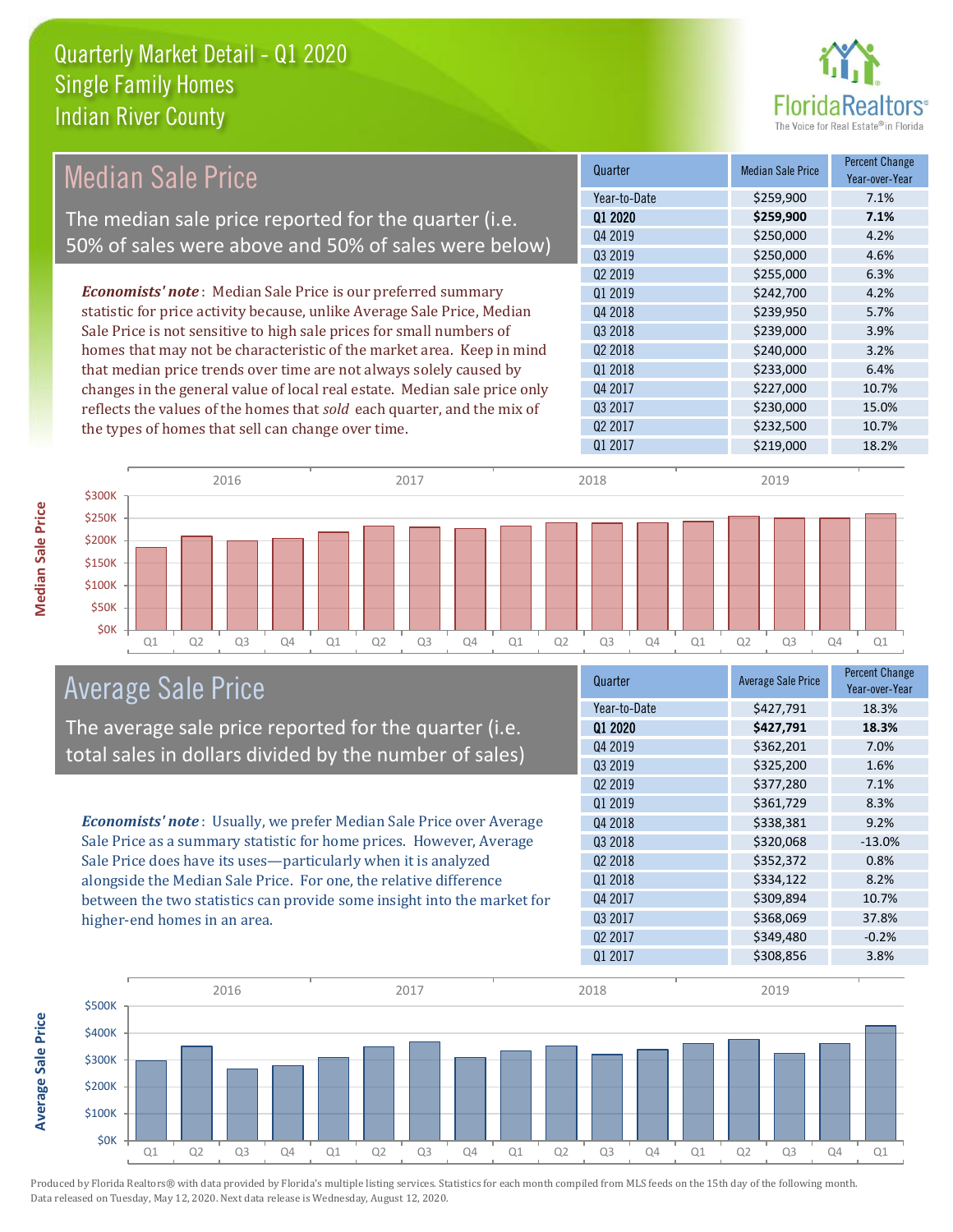

| Dollar Volume                                                                | Quarter             | <b>Dollar Volume</b> | <b>Percent Change</b><br>Year-over-Year |
|------------------------------------------------------------------------------|---------------------|----------------------|-----------------------------------------|
|                                                                              | Year-to-Date        | \$308.4 Million      | 29.0%                                   |
| The sum of the sale prices for all sales which closed                        | 01 2020             | \$308.4 Million      | 29.0%                                   |
| during the quarter                                                           | Q4 2019             | \$289.8 Million      | 20.3%                                   |
|                                                                              | Q3 2019             | \$290.4 Million      | 17.1%                                   |
|                                                                              | 02 2019             | \$371.6 Million      | 6.5%                                    |
| <b>Economists' note</b> : Dollar Volume is simply the sum of all sale prices | 01 2019             | \$239.1 Million      | 1.5%                                    |
| in a given time period, and can quickly be calculated by multiplying         | Q4 2018             | \$240.9 Million      | 6.2%                                    |
| Closed Sales by Average Sale Price. It is a strong indicator of the health   | Q3 2018             | \$248.1 Million      | $-9.2%$                                 |
| of the real estate industry in a market, and is of particular interest to    | Q <sub>2</sub> 2018 | \$348.8 Million      | 3.8%                                    |
| real estate professionals, investors, analysts, and government agencies.     | 01 2018             | \$235.6 Million      | 12.7%                                   |
| Potential home sellers and home buyers, on the other hand, will likely       | Q4 2017             | \$226.8 Million      | 24.5%                                   |
| be better served by paying attention to trends in the two components         | 03 2017             | \$273.1 Million      | 32.7%                                   |

of Dollar Volume (i.e. sales and prices) individually.



## Median Percent of Original List Price Received

The median of the sale price (as a percentage of the original list price) across all properties selling during the quarter

*Economists' note* : The Median Percent of Original List Price Received is useful as an indicator of market recovery, since it typically rises as buyers realize that the market may be moving away from them and they need to match the selling price (or better it) in order to get a contract on the house. This is usually the last measure to indicate a market has shifted from down to up, so it is what we would call a *lagging* indicator.

| Quarter             | Med. Pct. of Orig.<br><b>List Price Received</b> | <b>Percent Change</b><br>Year-over-Year |
|---------------------|--------------------------------------------------|-----------------------------------------|
| Year-to-Date        | 95.5%                                            | 0.8%                                    |
| 01 2020             | 95.5%                                            | 0.8%                                    |
| Q4 2019             | 95.7%                                            | 0.3%                                    |
| Q3 2019             | 95.6%                                            | 0.7%                                    |
| Q <sub>2</sub> 2019 | 95.0%                                            | $-0.7%$                                 |
| 01 2019             | 94.7%                                            | $-1.1%$                                 |
| Q4 2018             | 95.4%                                            | $-0.3%$                                 |
| Q3 2018             | 94.9%                                            | $-1.1%$                                 |
| Q <sub>2</sub> 2018 | 95.7%                                            | 0.8%                                    |
| Q1 2018             | 95.8%                                            | 0.1%                                    |
| Q4 2017             | 95.7%                                            | 0.1%                                    |
| Q3 2017             | 96.0%                                            | 0.8%                                    |
| Q <sub>2</sub> 2017 | 94.9%                                            | 0.2%                                    |
| Q1 2017             | 95.7%                                            | 0.8%                                    |
|                     |                                                  |                                         |

Q2 2017 \$336.2 Million 23.0%

Q1 2017 \$209.1 Million 18.7%

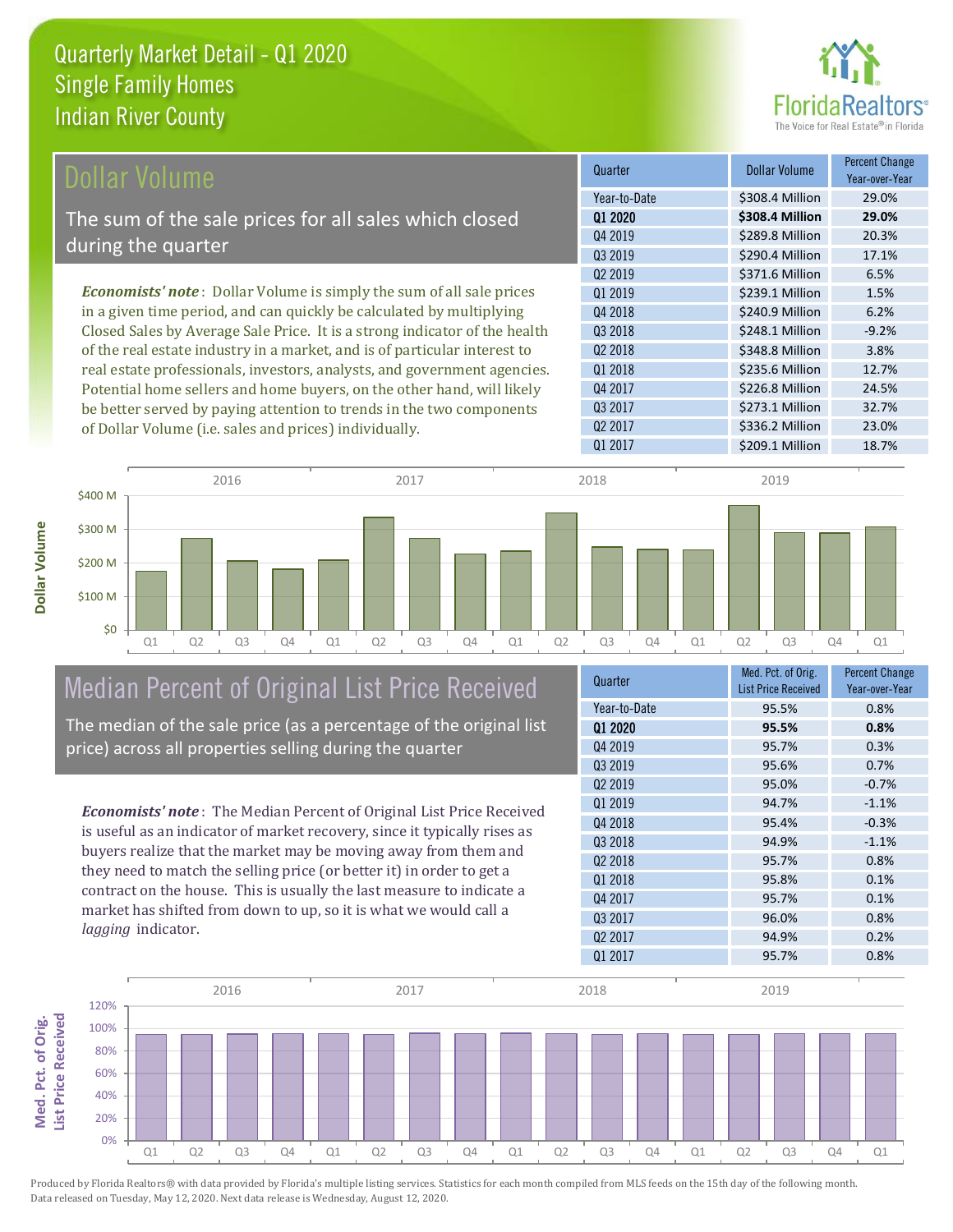

## Median Time to Contract

The median number of days between the listing date and contract date for all Closed Sales during the quarter

*Economists' note* : Like Time to Sale, Time to Contract is a measure of the length of the home selling process calculated for sales which closed during the quarter. The difference is that Time to Contract measures the number of days between the initial listing of a property and the signing of the contract which eventually led to the closing of the sale. When the gap between Median Time to Contract and Median Time to Sale grows, it is usually a sign of longer closing times and/or declining numbers of cash sales.

| Median Time to<br>Contract | <b>Percent Change</b><br>Year-over-Year |
|----------------------------|-----------------------------------------|
| 59 Days                    | $-4.8%$                                 |
| 59 Days                    | $-4.8%$                                 |
| 55 Days                    | 3.8%                                    |
| 62 Days                    | 8.8%                                    |
| 55 Days                    | 19.6%                                   |
| 62 Days                    | 34.8%                                   |
| 53 Days                    | 8.2%                                    |
| 57 Days                    | 21.3%                                   |
| 46 Days                    | $-8.0%$                                 |
| 46 Days                    | 0.0%                                    |
| 49 Days                    | 19.5%                                   |
| 47 Days                    | 2.2%                                    |
| 50 Days                    | 6.4%                                    |
| 46 Days                    | $-19.3%$                                |
|                            |                                         |



## Median Time to Sale

The median number of days between the listing date and closing date for all Closed Sales during the quarter

*Economists' note* : Time to Sale is a measure of the length of the home selling process, calculated as the number of days between the initial listing of a property and the closing of the sale. *Median* Time to Sale is the amount of time the "middle" property selling this month was on the market. That is, 50% of homes selling this month took *less* time to sell, and 50% of homes took *more* time to sell. Median Time to Sale gives a more accurate picture than Average Time to Sale, which can be skewed upward by small numbers of properties taking an abnormally long time to sell.

| Quarter             | <b>Median Time to Sale</b> | <b>Percent Change</b><br>Year-over-Year |
|---------------------|----------------------------|-----------------------------------------|
| Year-to-Date        | 105 Days                   | 2.9%                                    |
| Q1 2020             | 105 Days                   | 2.9%                                    |
| Q4 2019             | 99 Days                    | 7.6%                                    |
| Q3 2019             | 104 Days                   | 3.0%                                    |
| Q <sub>2</sub> 2019 | 97 Days                    | 6.6%                                    |
| Q1 2019             | 102 Days                   | 14.6%                                   |
| Q4 2018             | 92 Days                    | $-5.2%$                                 |
| Q3 2018             | 101 Days                   | 11.0%                                   |
| 02 2018             | 91 Days                    | $-4.2%$                                 |
| Q1 2018             | 89 Days                    | 0.0%                                    |
| Q4 2017             | 97 Days                    | 11.5%                                   |
| Q3 2017             | 91 Days                    | $-5.2%$                                 |
| Q <sub>2</sub> 2017 | 95 Days                    | 2.2%                                    |
| Q1 2017             | 89 Days                    | $-15.2%$                                |

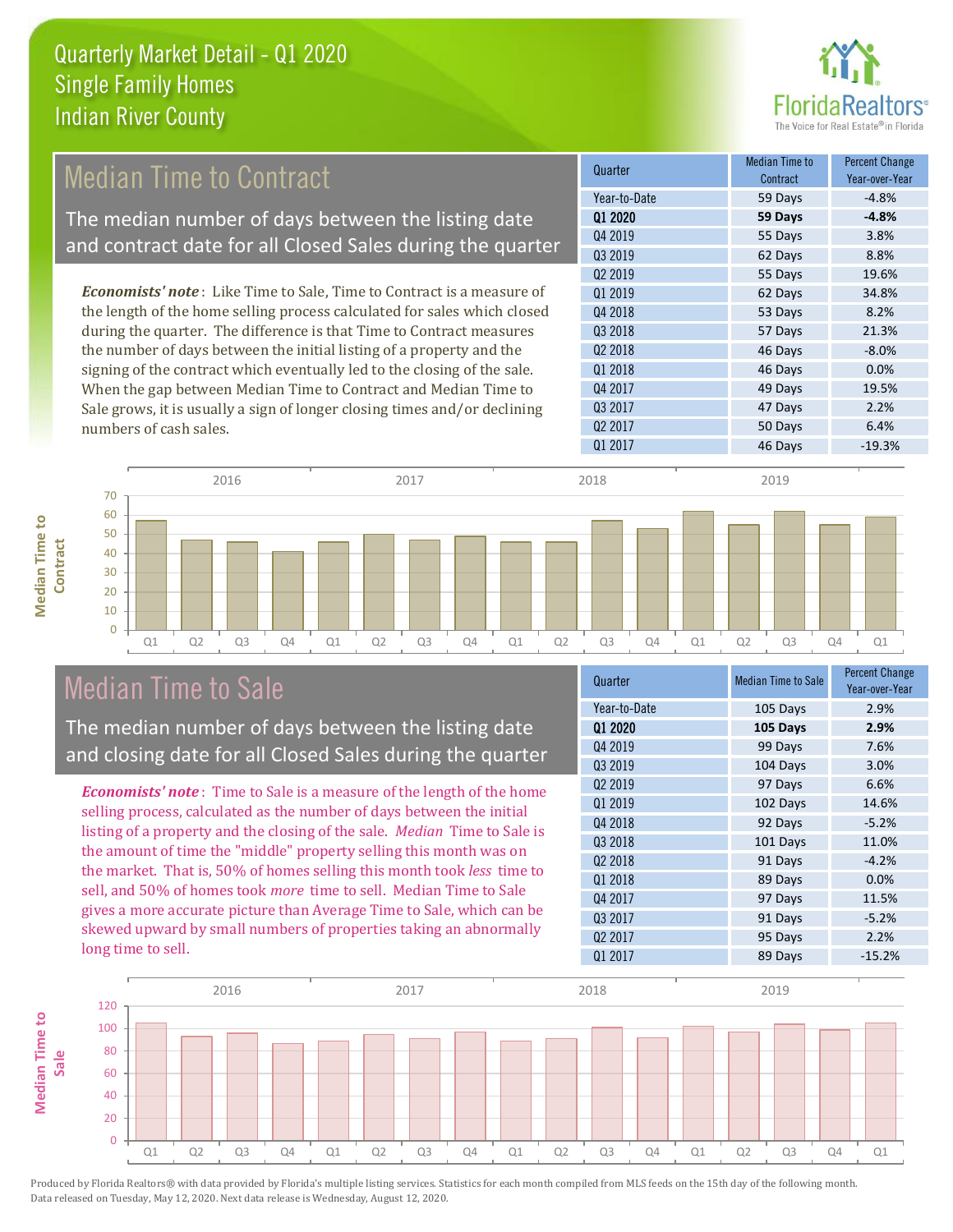

| <b>New Pending Sales</b>                                                      | Quarter             | <b>New Pending Sales</b> | <b>Percent Change</b><br>Year-over-Year |
|-------------------------------------------------------------------------------|---------------------|--------------------------|-----------------------------------------|
|                                                                               | Year-to-Date        | 951                      | $-0.1%$                                 |
| The number of listed properties that went under                               | 01 2020             | 951                      | $-0.1%$                                 |
| contract during the quarter                                                   | Q4 2019             | 780                      | 13.4%                                   |
|                                                                               | 03 2019             | 878                      | 8.4%                                    |
|                                                                               | Q <sub>2</sub> 2019 | 1,049                    | 2.3%                                    |
| <b>Economists' note:</b> Because of the typical length of time it takes for a | 01 2019             | 952                      | $-2.8%$                                 |
| sale to close, economists consider Pending Sales to be a decent               | Q4 2018             | 688                      | $-7.8%$                                 |
| indicator of potential future Closed Sales. It is important to bear in        | Q3 2018             | 810                      | 13.3%                                   |
| mind, however, that not all Pending Sales will be closed successfully.        | Q <sub>2</sub> 2018 | 1,025                    | 2.9%                                    |
| So, the effectiveness of Pending Sales as a future indicator of Closed        | Q1 2018             | 979                      | $-2.8%$                                 |
| Sales is susceptible to changes in market conditions such as the              | Q4 2017             | 746                      | 12.7%                                   |
| availability of financing for homebuyers and the inventory of                 | Q3 2017             | 715                      | $-9.5%$                                 |
| distressed properties for sale.                                               | 02 2017             | 996                      | 14.7%                                   |
|                                                                               | 01 2017             | 1,007                    | 22.8%                                   |



## New Listings

The number of properties put onto the market during the quarter

*Economists' note* : New Listings tend to rise in delayed response to increasing prices, so they are often seen as a lagging indicator of market health. As prices rise, potential sellers raise their estimations of value—and in the most recent cycle, rising prices have freed up many potential sellers who were previously underwater on their mortgages. Note that in our calculations, we take care to not include properties that were recently taken off the market and quickly relisted, since these are not really *new* listings.

| Quarter             | <b>New Listings</b> | <b>Percent Change</b><br>Year-over-Year |
|---------------------|---------------------|-----------------------------------------|
| Year-to-Date        | 1,143               | $-12.7%$                                |
| 01 2020             | 1,143               | $-12.7%$                                |
| Q4 2019             | 1,022               | $-5.4%$                                 |
| Q3 2019             | 939                 | $-5.3%$                                 |
| 02 2019             | 1,079               | $-3.6%$                                 |
| Q1 2019             | 1,310               | $-4.7%$                                 |
| Q4 2018             | 1,080               | 16.6%                                   |
| 03 2018             | 992                 | 25.6%                                   |
| Q <sub>2</sub> 2018 | 1,119               | 3.1%                                    |
| Q1 2018             | 1,375               | 11.2%                                   |
| Q4 2017             | 926                 | 2.5%                                    |
| Q3 2017             | 790                 | $-13.1%$                                |
| Q <sub>2</sub> 2017 | 1,085               | 19.5%                                   |
| Q1 2017             | 1,236               | 10.2%                                   |



Produced by Florida Realtors® with data provided by Florida's multiple listing services. Statistics for each month compiled from MLS feeds on the 15th day of the following month. Data released on Tuesday, May 12, 2020. Next data release is Wednesday, August 12, 2020.

**New Listings**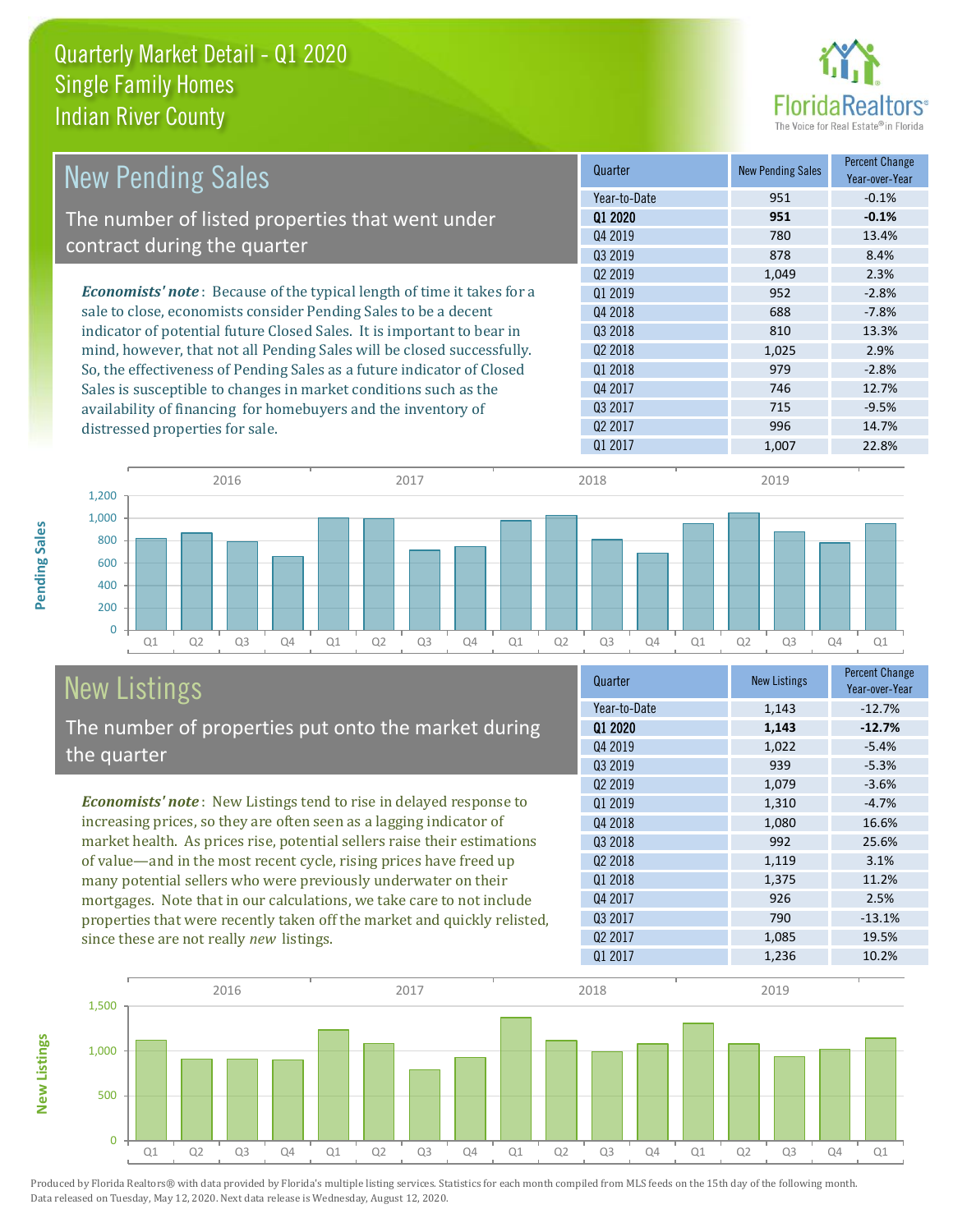

| <b>Inventory (Active Listings)</b>                                           | Quarter             | Inventory | <b>Percent Change</b><br>Year-over-Year |
|------------------------------------------------------------------------------|---------------------|-----------|-----------------------------------------|
|                                                                              | YTD (Monthly Avg)   | 1,408     | $-16.4%$                                |
| The number of property listings active at the end of                         | 01 2020             | 1,436     | $-12.4%$                                |
|                                                                              | Q4 2019             | 1,409     | $-5.8%$                                 |
| the quarter                                                                  | Q3 2019             | 1,269     | $-4.7%$                                 |
|                                                                              | Q <sub>2</sub> 2019 | 1,391     | 6.4%                                    |
| <b>Economists' note</b> : There are a number of ways to define and calculate | Q1 2019             | 1,639     | 13.7%                                   |
| Inventory. Our method is to simply count the number of active listings       | Q4 2018             | 1,496     | 27.2%                                   |
| on the last day of the quarter, and hold this number to compare with         | Q3 2018             | 1,332     | 16.0%                                   |
| the same quarter the following year. Inventory rises when New                | Q <sub>2</sub> 2018 | 1,307     | 2.0%                                    |
| Listings are outpacing the number of listings that go off-market             | 01 2018             | 1,441     | 8.1%                                    |
| (regardless of whether they actually sell). Likewise, it falls when New      | Q4 2017             | 1,176     | $-3.7%$                                 |
| Listings aren't keeping up with the rate at which homes are going off-       | Q3 2017             | 1,148     | 3.1%                                    |
| market.                                                                      | Q <sub>2</sub> 2017 | 1,282     | 11.3%                                   |



## Months Supply of Inventory

**Inventory**

An estimate of the number of months it will take to deplete the current Inventory given recent sales rates

*Economists' note* : MSI is a useful indicator of market conditions. The benchmark for a balanced market (favoring neither buyer nor seller) is 5.5 months of inventory. Anything higher is traditionally a buyers' market, and anything lower is a sellers' market. There is no single accepted way of calculating MSI. A common method is to divide current Inventory by the most recent month's Closed Sales count, but this count is a usually poor predictor of future Closed Sales due to seasonal cycles. To eliminate seasonal effects, we use the 12-month average of monthly Closed Sales instead.

| Quarter                  | <b>Months Supply</b> | <b>Percent Change</b><br>Year-over-Year |
|--------------------------|----------------------|-----------------------------------------|
| <b>YTD (Monthly Avg)</b> | 5.0                  | $-21.9%$                                |
| 01 2020                  | 5.1                  | $-19.0%$                                |
| Q4 2019                  | 5.1                  | $-8.9%$                                 |
| Q3 2019                  | 4.7                  | $-6.0%$                                 |
| 02 2019                  | 5.3                  | 8.2%                                    |
| Q1 2019                  | 6.3                  | 14.5%                                   |
| Q4 2018                  | 5.6                  | 24.4%                                   |
| Q3 2018                  | 5.0                  | 11.1%                                   |
| Q <sub>2</sub> 2018      | 4.9                  | $-2.0%$                                 |
| 01 2018                  | 5.5                  | $-1.8%$                                 |
| Q4 2017                  | 4.5                  | $-13.5%$                                |
| Q3 2017                  | 4.5                  | $-8.2%$                                 |
| Q <sub>2</sub> 2017      | 5.0                  | 0.0%                                    |
| Q1 2017                  | 5.6                  | $-5.1%$                                 |

Q1 2017 1,333 3 -5.7%

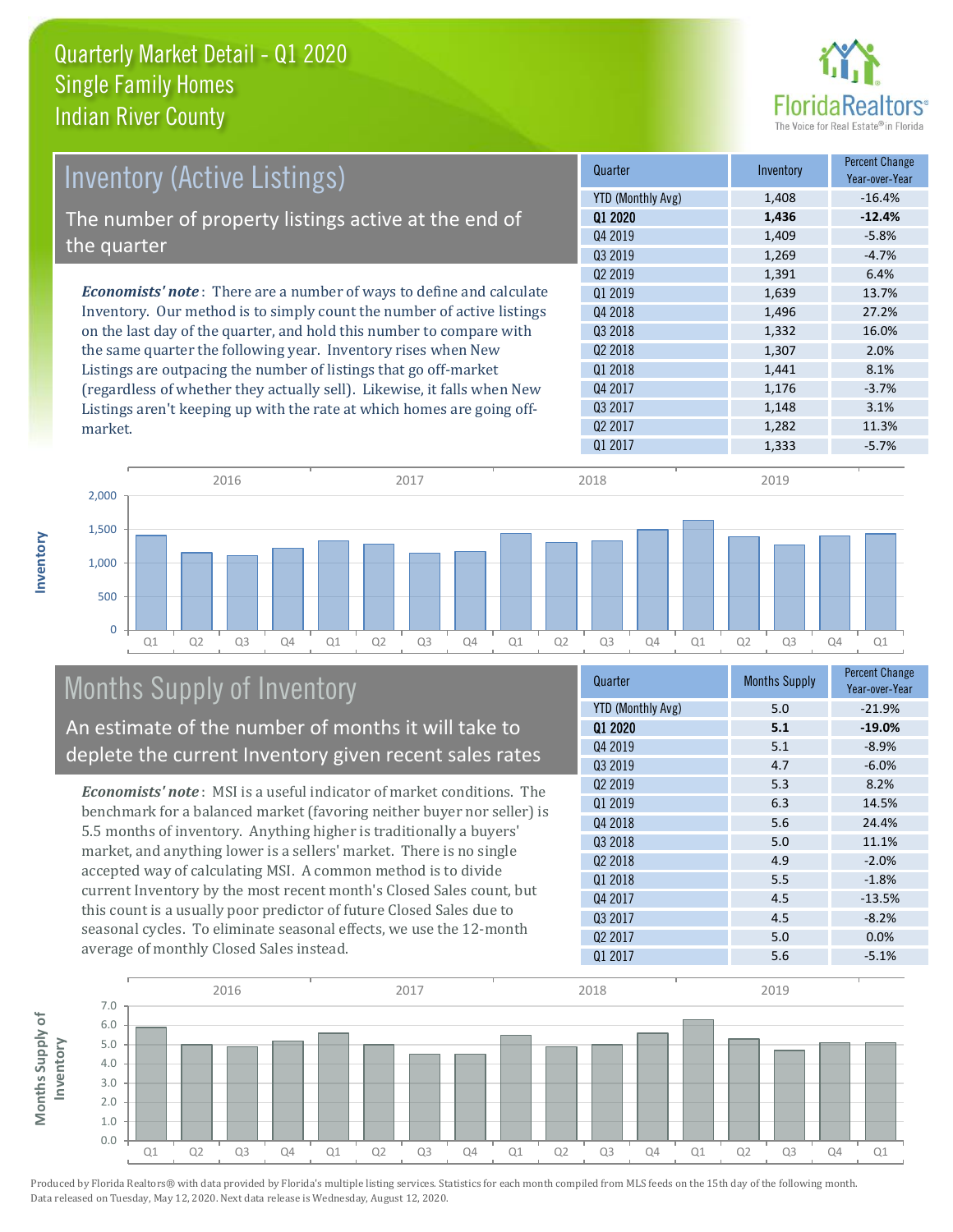

#### \$100,000 - \$149,999 50 -30.6% Sale Price Closed Sales Percent Change Year-over-Year Less than \$50,000 0 0 -100.0% \$50,000 - \$99,999 8 -50.0% \$150,000 - \$199,999 131 3.1% \$200,000 - \$249,999 152 16.0% \$400,000 - \$599,999 78 4.0% \$600,000 - \$999,999 40 -2.4% *Economists' note:* Closed Sales are one of the simplest—yet most important—indicators for the residential real estate market. When comparing Closed Sales across markets of different sizes, we recommend comparing the percent changes in sales rather than the number of sales. Closed Sales (and many other market metrics) are affected by seasonal cycles, so actual trends are more accurately represented by year-over-year changes (i.e. comparing a quarter's sales to the amount of sales in the same quarter in the previous year), rather than changes from one quarter to the next. \$1,000,000 or more 54 54 145.5%  $$250.000 - $299.999$  98 0.0% \$300,000 - \$399,999 110 41.0% Closed Sales by Sale Price The number of sales transactions which closed during the quarter



## Median Time to Contract by Sale Price The median number of days between the listing date and contract date for all Closed Sales during the quarter

*Economists' note* : Like Time to Sale, Time to Contract is a measure of the length of the home selling process calculated for sales which closed during the quarter. The difference is that Time to Contract measures the number of days between the initial listing of a property and the signing of the contract which eventually led to the closing of the sale. When the gap between Median Time to Contract and Median Time to Sale grows, it is usually a sign of longer closing times and/or declining numbers of cash sales.

| Sale Price            | <b>Median Time to</b><br>Contract | <b>Percent Change</b><br>Year-over-Year |
|-----------------------|-----------------------------------|-----------------------------------------|
| Less than \$50,000    | (No Sales)                        | N/A                                     |
| $$50,000 - $99,999$   | 67 Days                           | 86.1%                                   |
| $$100,000 - $149,999$ | 30 Days                           | $-37.5%$                                |
| $$150,000 - $199,999$ | 46 Days                           | $-13.2%$                                |
| \$200,000 - \$249,999 | 56 Days                           | $-1.8%$                                 |
| \$250,000 - \$299,999 | 43 Days                           | $-30.6%$                                |
| \$300,000 - \$399,999 | 59 Days                           | $-21.3%$                                |
| \$400,000 - \$599,999 | 94 Days                           | 11.9%                                   |
| \$600,000 - \$999,999 | 84 Days                           | $-7.7%$                                 |
| \$1,000,000 or more   | 234 Days                          | 67.1%                                   |



Produced by Florida Realtors® with data provided by Florida's multiple listing services. Statistics for each month compiled from MLS feeds on the 15th day of the following month. Data released on Tuesday, May 12, 2020. Next data release is Wednesday, August 12, 2020.

**Median Time to Contract**

**Median Time to Contract**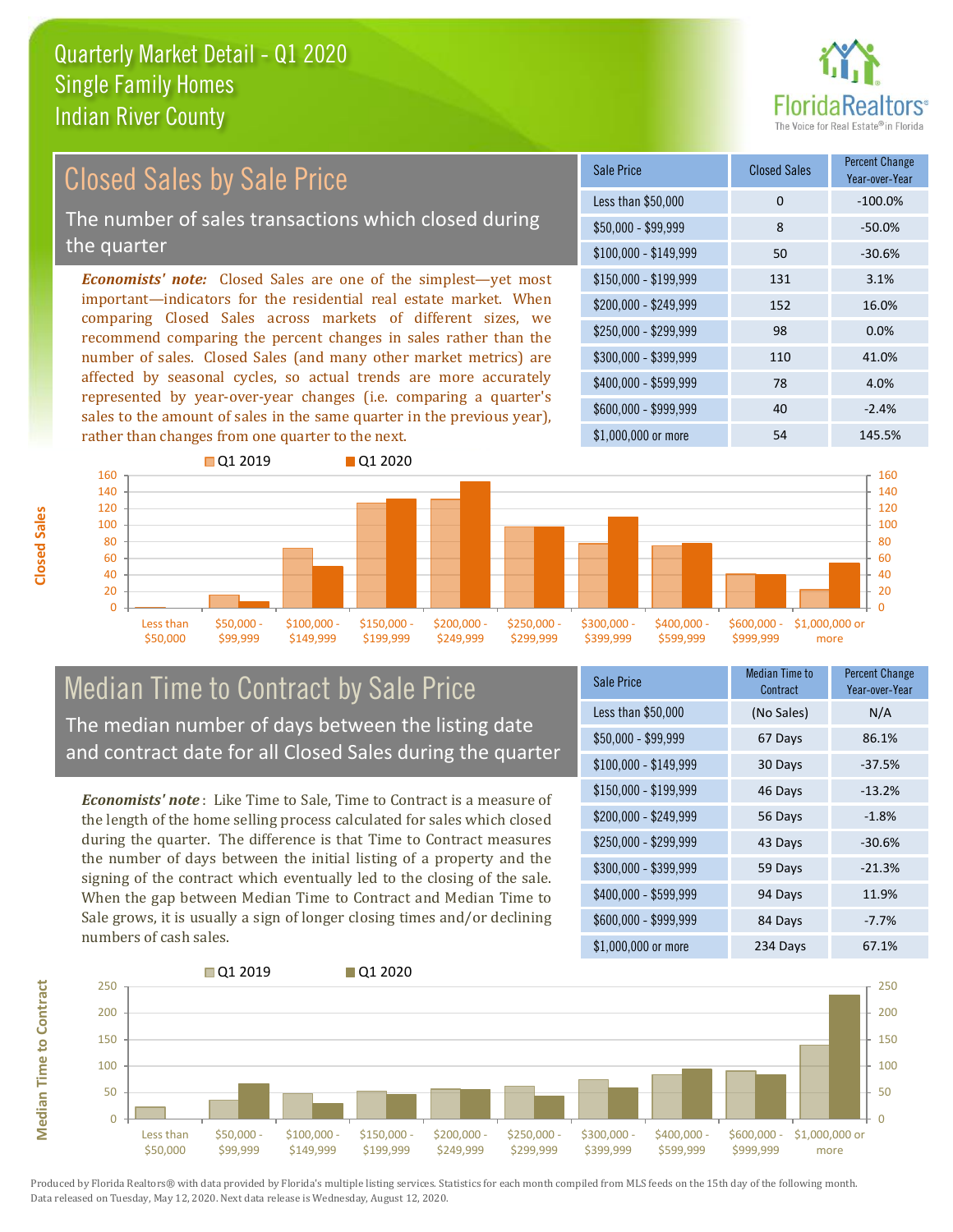

# New Listings by Initial Listing Price

The number of properties put onto the market during the quarter

*Economists' note:* New Listings tend to rise in delayed response to increasing prices, so they are often seen as a lagging indicator of market health. As prices rise, potential sellers raise their estimations of value—and in the most recent cycle, rising prices have freed up many potential sellers who were previously underwater on their mortgages. Note that in our calculations, we take care to not include properties that were recently taken off the market and quickly relisted, since these are not really *new* listings.





## Inventory by Current Listing Price The number of property listings active at the end of the quarter

*Economists' note* : There are a number of ways to define and calculate Inventory. Our method is to simply count the number of active listings on the last day of the quarter, and hold this number to compare with the same quarter the following year. Inventory rises when New Listings are outpacing the number of listings that go off-market (regardless of whether they actually sell). Likewise, it falls when New Listings aren't keeping up with the rate at which homes are going offmarket.

| <b>Current Listing Price</b> | Inventory | <b>Percent Change</b><br>Year-over-Year |
|------------------------------|-----------|-----------------------------------------|
| Less than \$50,000           | 3         | 200.0%                                  |
| $$50,000 - $99,999$          | 6         | 200.0%                                  |
| $$100,000 - $149,999$        | 28        | $-44.0%$                                |
| $$150,000 - $199,999$        | 127       | $-26.6%$                                |
| \$200,000 - \$249,999        | 189       | $-23.2%$                                |
| \$250,000 - \$299,999        | 206       | 12.6%                                   |
| \$300,000 - \$399,999        | 210       | $-24.7%$                                |
| \$400,000 - \$599,999        | 221       | $-13.0%$                                |
| \$600,000 - \$999,999        | 206       | 2.5%                                    |
| \$1,000,000 or more          | 240       | -4.0%                                   |



Produced by Florida Realtors® with data provided by Florida's multiple listing services. Statistics for each month compiled from MLS feeds on the 15th day of the following month. Data released on Tuesday, May 12, 2020. Next data release is Wednesday, August 12, 2020.

**Inventory**